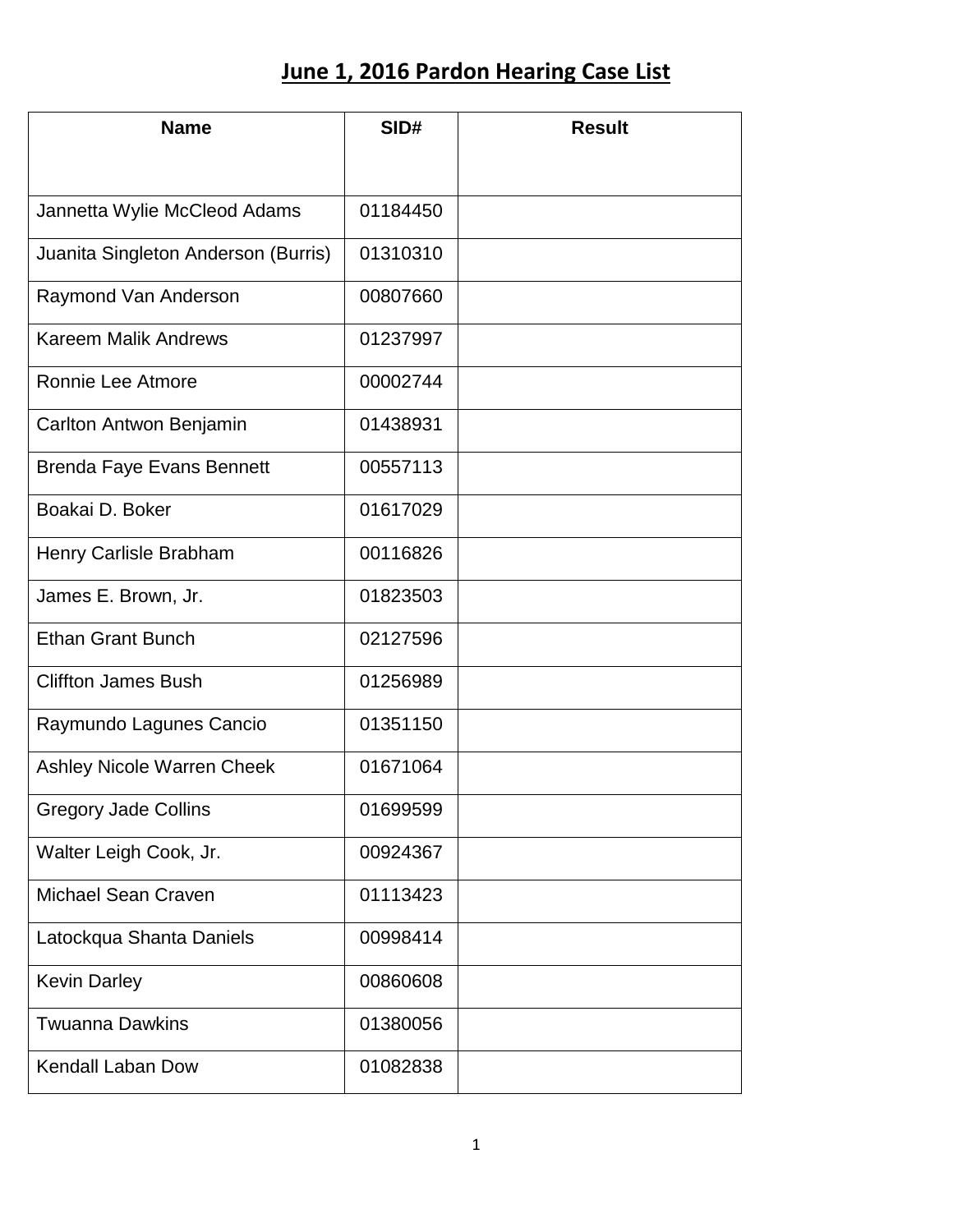## **June 1, 2016 Pardon Hearing Case List**

| Kevin William Dwyer               | 00853383 |  |
|-----------------------------------|----------|--|
| <b>Benton Jarvis Evans</b>        | 00872519 |  |
| Amanda Brooke Garner              | 01857907 |  |
| Larry Jatavious Garrison          | 01692061 |  |
| <b>Donnie Gartrell</b>            | 00838489 |  |
| Tyesha Maria Gasque               | 01543236 |  |
| <b>Tyronne Gasque</b>             | 00781612 |  |
| <b>Christopher Donald Gideon</b>  | 01096190 |  |
| Valerie Michelle Goodman          | 00695897 |  |
| Lakeisha Washington Graham        | 01284316 |  |
| <b>Harold Dean Griffin</b>        | 00607606 |  |
| Ollie Dwight Hall                 | 01730369 |  |
| Ronnie O'Neal Hampton             | 00719754 |  |
| Ernest Harrison, Jr.              | 00031806 |  |
| Shiquin Lashae Harrison           | 01676499 |  |
| <b>Christopher Nelson Hicks</b>   | 01110727 |  |
| <b>Christopher Kenneth Holley</b> | 00870598 |  |
| Bruce E. Johnson                  | 01151244 |  |
| Zandra Lynn Johnson               | 00677615 |  |
| <b>Victor Legette</b>             | 00633522 |  |
| <b>Shaw Matthew Mathias</b>       | 00786901 |  |
| Mahogany Lasha Miller             | 01918996 |  |
| William Henry Mixon III           | 00726013 |  |